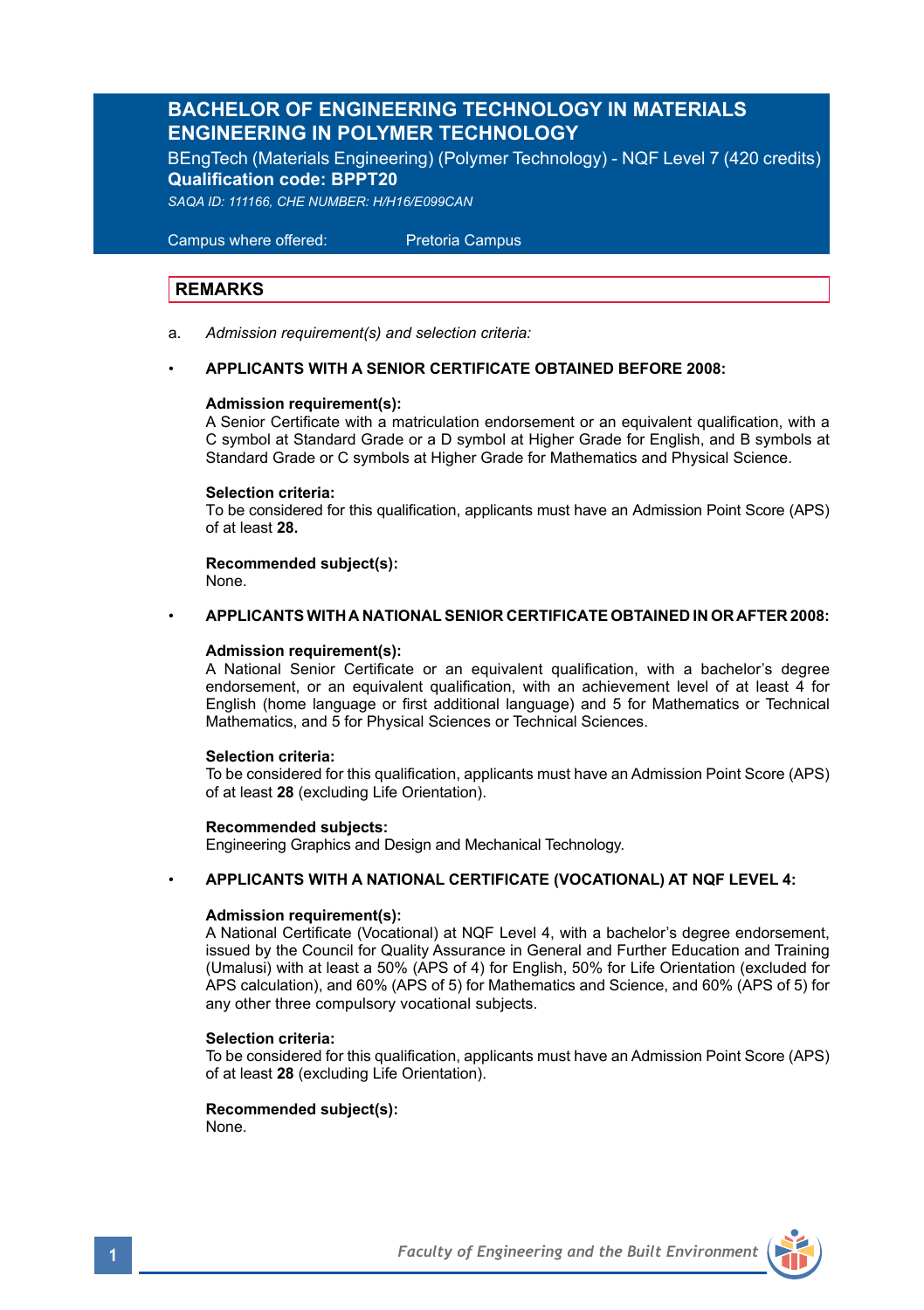### • **APPLICANTS WITH A NATIONAL N CERTIFICATE/NATIONAL SENIOR CERTIFICATE AS PUBLISHED IN REPORT 191: N3 (NQF LEVEL 4):**

### **Admission requirement(s):**

A National Senior Certificate or a National N Certificate with languages as published in Report 191: N3 (NQF Level 4) issued by both the Department of Higher Education and Training (DHET) and the Council for Quality Assurance in General and Further Education and Training (Umalusi), with at least 50% for English, Mathematics N3, Engineering Sciences N3 and any other two additional subjects.

#### **Selection criteria:**

To be considered for this qualification, applicants must have an Admission Point Score (APS) of at least **28**.

**Recommended subject(s):** None.

#### **• APPLICANTS WITH A N6 CERTIFICATE IN A RELATED ENGINEERING FIELD AS PUB-LISHED IN REPORT 191: N6:**

### **Admission requirement(s):**

A N6 Certificate in a related Engineering field as published in Report 191: N6 issued by both the Department of Higher Education and Training (DHET) and the Council for Quality Assurance in General and Further Education and Training (Umalusi), with an average of at least 60% for the qualification, and successful completion of an English Language Proficiency Assessment (done by the University).

### **Recommended subject(s):**

None.

### • **APPLICANTS WITH QUALIFICATIONS ON THE HIGHER EDUCATION QUALIFICATION SUB-FRAMEWORK (HEQSF) OFFERED BY UNIVERSITIES OF TECHNOLOGY:**

The applicant will be considered for admission to the programme, if any of the following qualifications has been completed:

- Higher Certificate in Materials Engineering in Polymer Technology (NQF Level 5 140 credits): with an average of at least 60% for the qualification.
- Advanced Certificate in Materials Engineering in Polymer Technology (NQF Level 6 140 credits): with an average of at least 60% for the qualification.
- Diploma in Materials Engineering in Polymer Technology (NQF Level 6 280 credits): with an average of at least 55% for the qualification.
- National Diploma: Polymer Technology (NQF Level 6 3,000 credits): with an average of at least 55% for the qualification.
- *b. Assessment Procedure(s):*

No further assessment will be done (except for candidates with a N4 Certificate). Applicants who achieve the minimum APS will be considered until the programme complement is full. All completed applications received within the published due dates will be ranked. After consideration of the Departmental Student Enrolment Plan, only the top ranking applicants will be selected. Once a programme is full, a waiting list will be in place to provide an opportunity for applicants to fill places of those who did not register on time. Applicants will be informed of their status per official letter from the Office of the Registrar, alternatively, they can check their application status on the TUT website, www.tut.ac.za.

- *c. Recognition of Prior Learning (RPL), equivalence and status:* See Chapter 30 of Students' Rules and Regulations.
- *d. Intake for the qualification:* January only.
- *e. Presentation:* Day classes.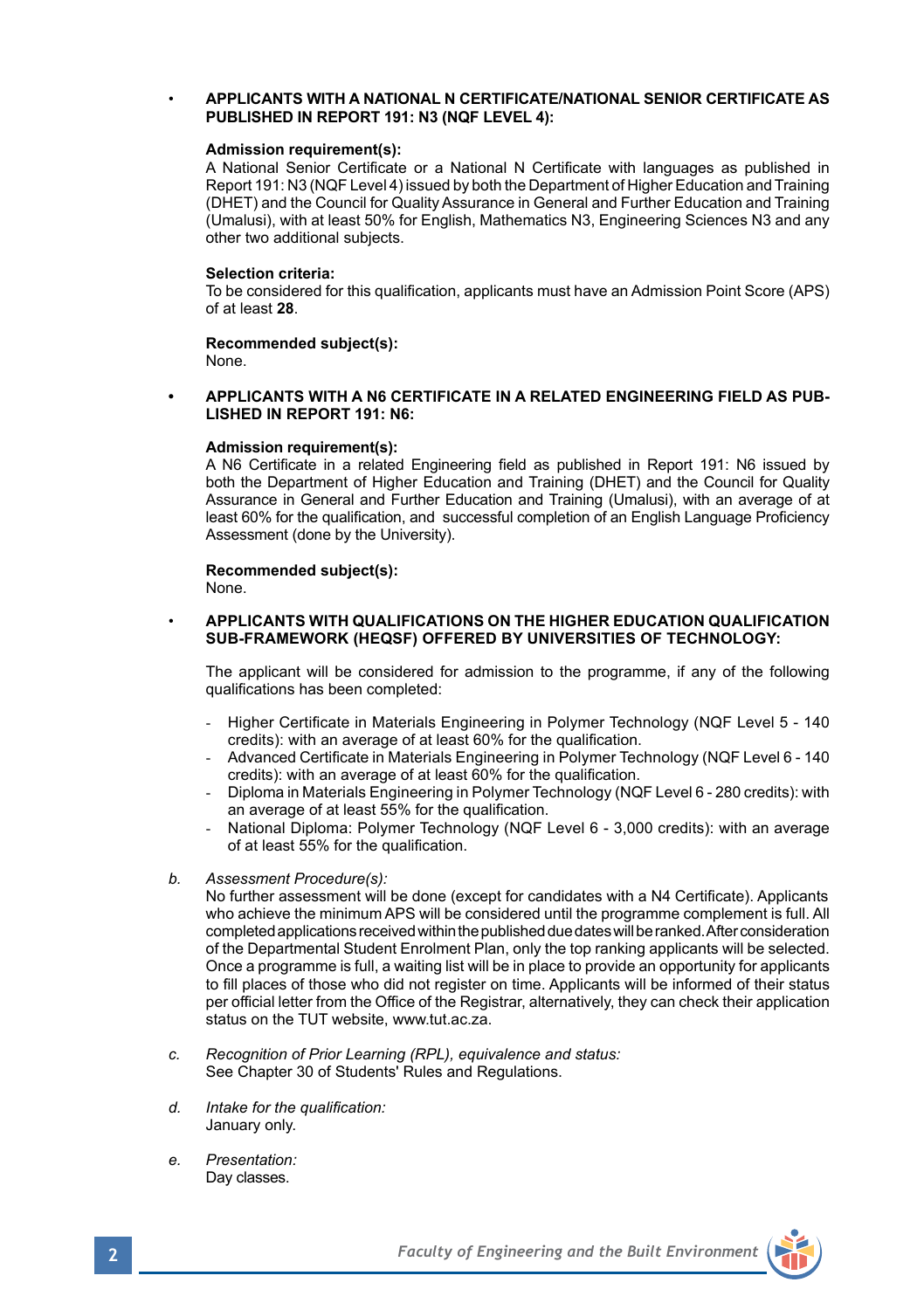- *f. Minimum duration:* Three years.
- *g. Exclusion and readmission:* See Chapter 2 of Students' Rules and Regulations.
- *h. Re-registration:*

A student may re-register for the module Plastics Design Project only with the permission of the Head of the Department. The purpose of the re-registration is to provide students with an opportunity to complete the final project only, and not to redo the whole module, should they fail the module.

# **CURRICULUM**

| <b>FIRST YEAR</b>                                                 |                                                                                                                                                                      |                                 |                                   |                                                                                                                                                   |  |  |  |  |
|-------------------------------------------------------------------|----------------------------------------------------------------------------------------------------------------------------------------------------------------------|---------------------------------|-----------------------------------|---------------------------------------------------------------------------------------------------------------------------------------------------|--|--|--|--|
| <b>CODE</b>                                                       | <b>MODULE</b>                                                                                                                                                        | <b>NOF-L</b>                    | <b>CREDIT</b>                     | <b>PREREQUISITE MODULE(S)</b>                                                                                                                     |  |  |  |  |
| COL105X<br>COS105X<br>EMA105B<br><b>EGE105B</b><br><b>INL125C</b> | <b>Computer Literacy</b><br><b>Communication Skills</b><br><b>Engineering Mathematics I</b><br><b>Engineering Graphics</b><br>Information Literacy (block<br>module) | (5)<br>(5)<br>(5)<br>(5)<br>(5) | (5)<br>(6)<br>(28)<br>(14)<br>(1) |                                                                                                                                                   |  |  |  |  |
| <b>LFS125X</b><br>MEC105B<br><b>PTY105B</b>                       | Life Skills (block module)<br>Mechanics<br>Plastics Technology                                                                                                       | (5)<br>(5)<br>(5)               | (2)<br>(28)<br>(28)               |                                                                                                                                                   |  |  |  |  |
| <b>FIRST SEMESTER</b>                                             |                                                                                                                                                                      |                                 |                                   |                                                                                                                                                   |  |  |  |  |
| ORC115B                                                           | <b>Organic Chemistry</b>                                                                                                                                             | (5)                             | (14)                              |                                                                                                                                                   |  |  |  |  |
| <b>SECOND SEMESTER</b>                                            |                                                                                                                                                                      |                                 |                                   |                                                                                                                                                   |  |  |  |  |
| SOA115B                                                           | Strength of Material I                                                                                                                                               | (5)                             | (14)                              |                                                                                                                                                   |  |  |  |  |
| TOTAL CREDITS FOR THE FIRST YEAR:                                 |                                                                                                                                                                      |                                 | 140                               |                                                                                                                                                   |  |  |  |  |
| <b>SECOND YEAR</b>                                                |                                                                                                                                                                      |                                 |                                   |                                                                                                                                                   |  |  |  |  |
| <b>CODE</b>                                                       | <b>MODULE</b>                                                                                                                                                        | <b>NOF-L</b>                    | <b>CREDIT</b>                     | <b>PREREQUISITE MODULE(S)</b>                                                                                                                     |  |  |  |  |
| EMA206B<br><b>PAS206B</b><br><b>PCO206B</b><br><b>PPT206B</b>     | <b>Engineering Mathematics II</b><br><b>Probability and Statistics</b><br>Plastics Conversion I<br>Plastics Part and Tool Design                                     | (6)<br>(6)<br>(6)<br>(6)        | (14)<br>(14)<br>(28)<br>(28)      | <b>Engineering Mathematics I</b><br><b>Engineering Mathematics I</b><br>Plastics Technology<br><b>Engineering Graphics</b><br>Plastics Technology |  |  |  |  |
| <b>TFL206B</b>                                                    | Thermo-Fluids                                                                                                                                                        | (6)                             | (28)                              | <b>Engineering Mathematics I</b><br>Mechanics                                                                                                     |  |  |  |  |
| <b>FIRST SEMESTER</b>                                             |                                                                                                                                                                      |                                 |                                   |                                                                                                                                                   |  |  |  |  |
| <b>PMI216B</b>                                                    | Plastics Material Science I                                                                                                                                          | (6)                             | (14)                              | Plastics Technology                                                                                                                               |  |  |  |  |
| <b>SECOND SEMESTER</b>                                            |                                                                                                                                                                      |                                 |                                   |                                                                                                                                                   |  |  |  |  |
| PYC216B                                                           | <b>Polymer Chemistry</b>                                                                                                                                             | (6)                             | (14)                              | <b>Organic Chemistry</b>                                                                                                                          |  |  |  |  |
|                                                                   | TOTAL CREDITS FOR THE SECOND YEAR:                                                                                                                                   | 140                             |                                   |                                                                                                                                                   |  |  |  |  |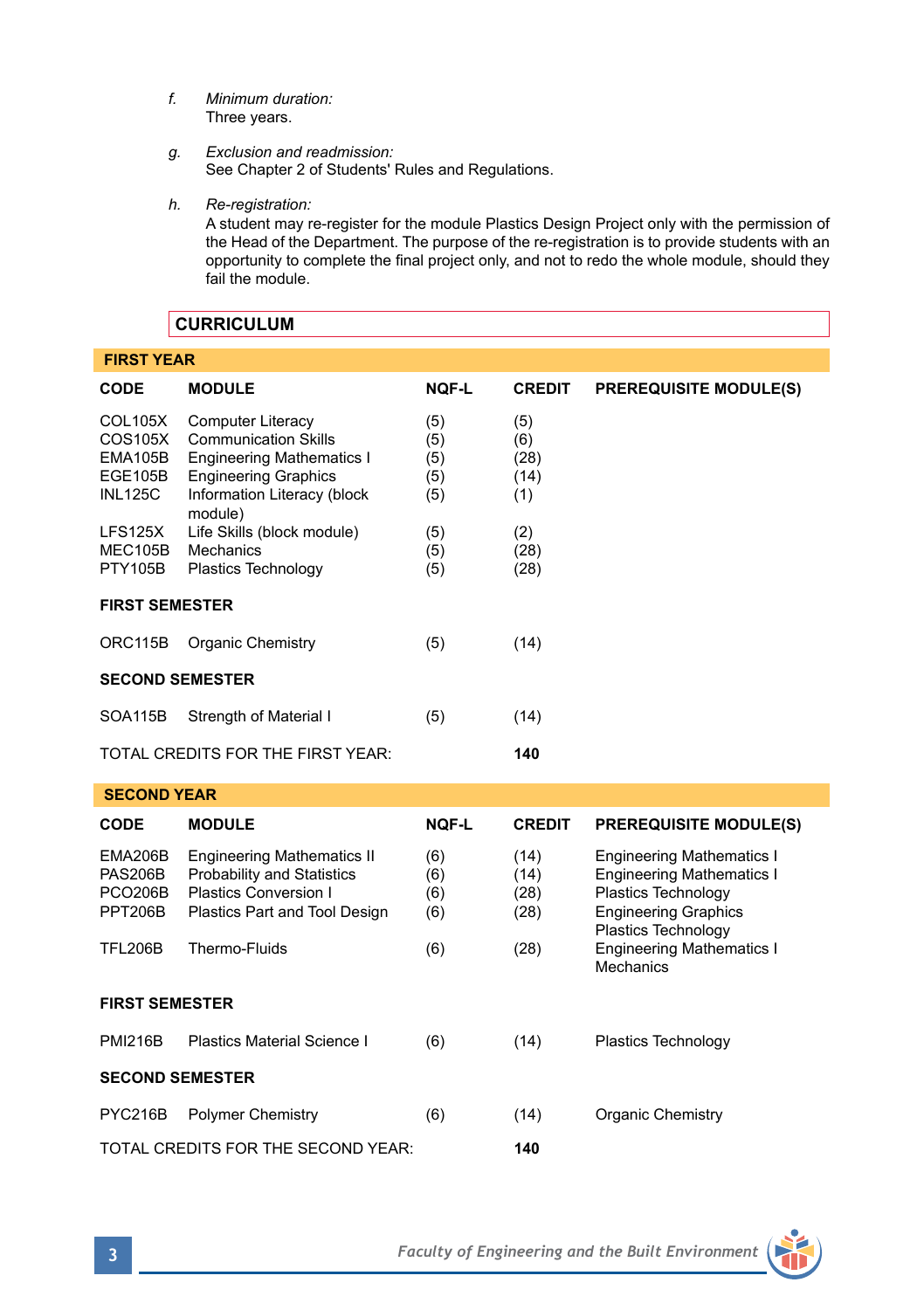| <b>CODE</b>                          | <b>MODULE</b>                                                                                                                                                      | <b>NQF-L</b>      | <b>CREDIT</b>       | <b>PREREQUISITE MODULE(S)</b>                          |  |  |  |
|--------------------------------------|--------------------------------------------------------------------------------------------------------------------------------------------------------------------|-------------------|---------------------|--------------------------------------------------------|--|--|--|
| <b>PCO307B</b><br>PDP307B<br>PDP317R | <b>Plastics Conversion II</b><br><b>Plastics Design Project</b><br><b>Plastics Design Project</b><br>(re-registration) (first-semester<br>module, see paragraph h) | (7)<br>(7)<br>(7) | (28)<br>(28)<br>(0) | Plastics Conversion I<br>Plastics Part and Tool Design |  |  |  |
| <b>PMI307B</b><br>SOM307B            | <b>Plastics Material Science II</b><br>Strength of Materials II                                                                                                    | (7)<br>(7)        | (28)<br>(28)        | Plastics Material Science I<br>Strength of Material I  |  |  |  |
| <b>FIRST SEMESTER</b>                |                                                                                                                                                                    |                   |                     |                                                        |  |  |  |
| SPT316B                              | Scientific Computing                                                                                                                                               | (6)               | (14)                |                                                        |  |  |  |
| <b>SECOND SEMESTER</b>               |                                                                                                                                                                    |                   |                     |                                                        |  |  |  |
| EPT317B                              | <b>Engineering Practice</b>                                                                                                                                        | (7)               | (14)                |                                                        |  |  |  |
|                                      | TOTAL CREDITS FOR THE THIRD YEAR:                                                                                                                                  | 140               |                     |                                                        |  |  |  |
|                                      | TOTAL CREDITS FOR THE OUALIFICATION:                                                                                                                               | 420               |                     |                                                        |  |  |  |

## **MODULE INFORMATION (OVERVIEW OF SYLLABUS)**

The syllabus content is subject to change to accommodate industry changes. Please note that a more detailed syllabus is available at the Department or in the study quide that is applicable to a particular module. At time of publication, the syllabus content was defined as follows:

## **C**

 **THIRD YEAR**

### **COMMUNICATIONAL SKILLS (COS105X)** 1 X 2-HOUR PAPER

### *(Module custodian: Department of Chemical, Metallurgical and Material Engineering)*

To identify and apply basic competencies related to communicating in a technical or engineering environment. These competencies include presenting technical information to a variety of audiences, preparing technical reports, participating constructively in formal meetings and preparing a variety of business and technical documents. (Total notional time: 60 hours)

### **COMPUTER LITERACY (COL105X) CONTINUOUS ASSESSMENT**

## *(Module custodian: End User Computing Unit)*

This module provides foundational knowledge in computing fundamentals, essential digital skills in key applications based on MS Office Suite and network basics (i.e. MS Outlook and Internet). Online exams are mapped with End-User Computing: SAQA 49077 (61591) Core Element as well as Internet and Computing Core Certification. (IC3). (Total notional time: 50 hours)

## **E**

### **ENGINEERING GRAPHICS (EGE105B) CONTINUOUS ASSESSMENT**

### *(Module custodian: Department of Mechanical and Mechatronics Engineering)*

Introduction to graphics communication. Dimensioning and tolerance practices. Geometrical construction. Orthographic projections. Machine drawing and introduction to computer aided design; and Assemblies. (Total notional time: 140 hours)

## **ENGINEERING MATHEMATICS I (EMA105B) 2 X 2-HOUR PAPERS**

## *(Module custodian: Department of Mathematics and Statistics)*

Trigonometry, geometry, functions, complex numbers, vector algebra, matrices and transformations, singlevariable differentiation and integration, partial differentiation, multiple-variable intervals, introduction to differential equations. (Total notional time: 280 hours)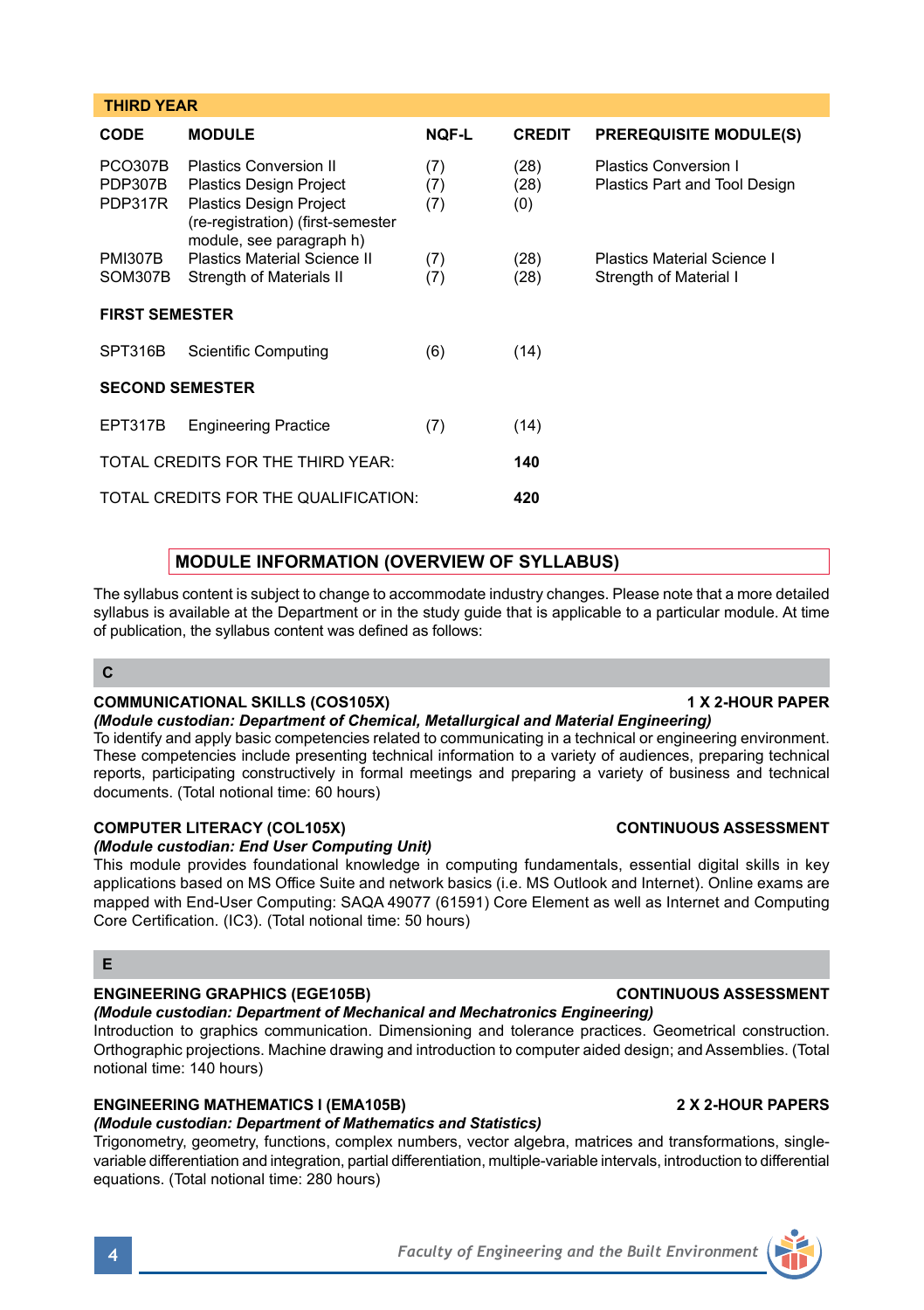# **ENGINEERING MATHEMATICS II (EMA206B) 1 X 3-HOUR PAPER**

## *(Module custodian: Department of Mathematics and Statistics)*

Mathematical modelling, first-order ordinary differential equations (ODEs), higer-order ODEs, Laplace transforms, systems of ODE's, numerical solutions of ODEs, Sturm-Liouville problems, partial differential equations. (Total notional time: 140 hours)

## **ENGINEERING PRACTICE (EPT317B) CONTINUOUS ASSESSMENT**

## *(Module custodian: Department of Electrical Engineering)*

Engineering Communication; Project Management; Management and Ethics; Contracts and Intellectual Property; and Entrepreneurship. (Total notional time: 140 hours)

# **I**

## **INFORMATION LITERACY (INL125C) CONTINUOUS ASSESSMENT**

### *(Module custodian: Directorate of Library and Information Services)*

Introduction of information literacy. Development of a search strategy and application of a search string to search engines and academic databases. Evaluation of information sources. Ethical and legal use of information. (Total notional time: 10 hours)

## **L**

## **LIFE SKILLS (LFS125X) CONTINUOUS ASSESSMENT**

### *(Module custodian: Directorate of Student Development and Support)*

Personal, socio-emotional and academic skills development for students in higher education. This module includes 1. Intra- and interpersonal skills (e.g. emotional intelligence, relationships, and conflict management); 2. General study skills (e.g. time management, goal setting, learning styles); 3. Health and wellness (e.g. HIV/ AIDS, GBV issues, substance abuse); 4. Student life and adjustment (e.g. identity development, adjusting to a higher education environment); and 5. Financial management. (Total notional time: 20 hours)

## **M**

## **MECHANICS (MEC105B) 1 X 3-HOUR PAPER**

## *(Module custodian: Department of Mechanical and Mechatronics Engineering)*

To equip the student with a fundamental understanding of mechanics and how to apply these to a design problem. (Total notional time: 280 hours)

## **O**

## **ORGANIC CHEMISTRY (ORC115B) 1 X 3-HOUR PAPER**

## *(Module custodian: Department of Chemical, Metallurgical and Material Engineering)*

Introduction to organic chemistry, organic molecules, classes, nomenclature, structures, bonding, electronegativity and simple reactions; mechanisms of reactions of organic compounds, resonance, specific functional groups of interest include alkanes, alkenes, and their cyclic analogues; aromatic compounds; alcohols, ether and their sulphur analogues; aldehydes and ketones, carboxylic acids and their derivatives. Selected reactions and mechanisms of the specific functional groups include nucleophilic and/or electrophilic additions, substitutions and elimination processes. (Total notional time: 140 hours)

## **P**

# PLASTICS CONVERSION I (PCO206B) **1 X 3-HOUR PAPER**

# *(Module custodian: Department of Chemical, Metallurgical and Material Engineering)*

To introduce students to polymer process engineering concepts and principles, to enable them to analyse polymer processing operations in terms of common elementary and shaping steps. At the end of the module, if all the tutorials, tests and assignments are completed successfully, the student will be able to identify, analyse, and solve broadly-defined polymer processing problems. (Total notional time: 280 hours)

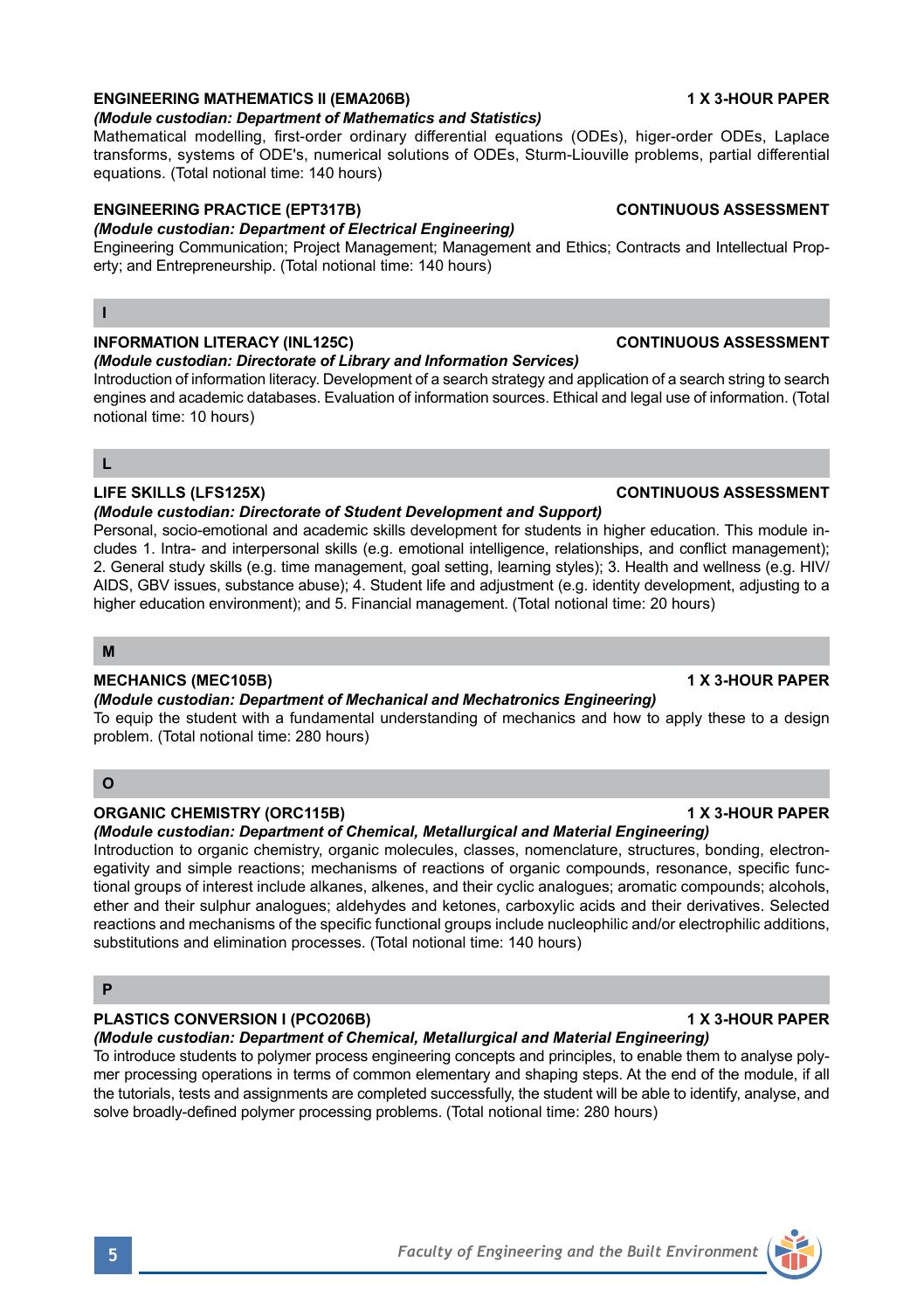# **PLASTICS CONVERSION II (PCO307B)** 1 X 3-HOUR PAPER

*(Module custodian: Department of Chemical, Metallurgical and Material Engineering)*

To introduce students to pre-processing of plastic materials as well as post-production operations in order to achieve the final desired product. At the end of the module, if all the tutorials, tests and assignments are completed successfully, the student will be able to identify, analyse, and solve, evaluate and critically reflect and address broadly-defined problems. (Total notional time: 280 hours)

# **PLASTICS DESIGN PROJECT (PDP307B/PDP317R) PROJECT ASSESSMENT**

*(Module custodian: Department of Chemical, Metallurgical and Material Engineering)*

The purpose of the module is to provide holistic and systematic understanding and knowledge of product design. The module is designed and envisaged to mimic real workplace product design problems in which individuals work as part of a collective but also have responsibilities assigned particularly to them. At the end of this module, students can undertake advanced tasks related to the design of injection moulded polymer products and the tools to produce them. (Total notional time: 280 hours)

# **PLASTICS MATERIAL SCIENCE I (PMI216B) 1 X 3-HOUR PAPER**

*(Module custodian: Department of Chemical, Metallurgical and Material Engineering)*

To impart fundamental knowledge of the relationships that exist between the structures and properties of materials and on the basis of these structure–property correlations, help students understand the process of designing or engineering the structure of a material to produce a predetermined set of properties. (Total notional time: 140 hours)

# **PLASTICS MATERIAL SCIENCE II (PMI307B)** 1 X 3-HOUR PAPER

*(Module custodian: Department of Chemical, Metallurgical and Material Engineering)*

This module building on to the knowledge gained in the Plastics Material Science module. The purpose of this module is to equip the students with fundamental and application knowledge of polymer materials, in terms of the phase structure, properties, process requirements and applications, building on to the knowledge gained in the Plastics Material Science module. (Total notional time: 280 hours)

## **PLASTICS PART AND TOOL DESIGN (PPT206B) CONTINUOUS ASSESSMENT**

*(Module custodian: Department of Chemical, Metallurgical and Material Engineering)*

To equip students with essential skills to design an injection-moulded part and the tool required to produce it. The module aims to prepare students for their design project in the final year by introducing the fundamental aspects of plastic part design and tool (mould) design. (Total notional time: 280 hours)

## **PLASTICS TECHNOLOGY (PTY105B) 1 X 3-HOUR PAPER**

## *(Module custodian: Department of Chemical, Metallurgical and Material Engineering)*

To equip the student with sufficient knowledge to understand the variations of selecting a suitable polymer resin together with suitable additives and be able to relate it to a suitable process so that a well-defined product can be manufactured. This module gives an understanding of a polymer, its structure and its properties, which will enable the student to have a fundamental understanding of the concepts of material and manufacturing processes used. (Total notional time: 280 hours)

# **POLYMER CHEMISTRY (PYC216B) 1 X 3-HOUR PAPER**

# *(Module custodian: Department of Chemical, Metallurgical and Material Engineering)*

Free radical polymerisation of vinyl polymers; ionic polymerisation of vinyl polymers; vinyl polymerisation with complex coordination catalysts; vinyl polymers properties and application; reactions of vinyl polymers; step growth and ring opening polymerisation of non-vinyl polymers; and natural and biodegradable polymers. (Total notional time: 140 hours)

# **PROBABILITY AND STATISTICS (PAS206B)** 1 X 3-HOUR PAPER

## *(Module custodian: Department of Mathematics and Statistics)*

Sampling techniques and descriptive statistics. Probability. Counting rules. Inferential statistics. Analysis of variance. Regression and correlation analysis. Non-parametric tests. (Total notional time: 140 hours)